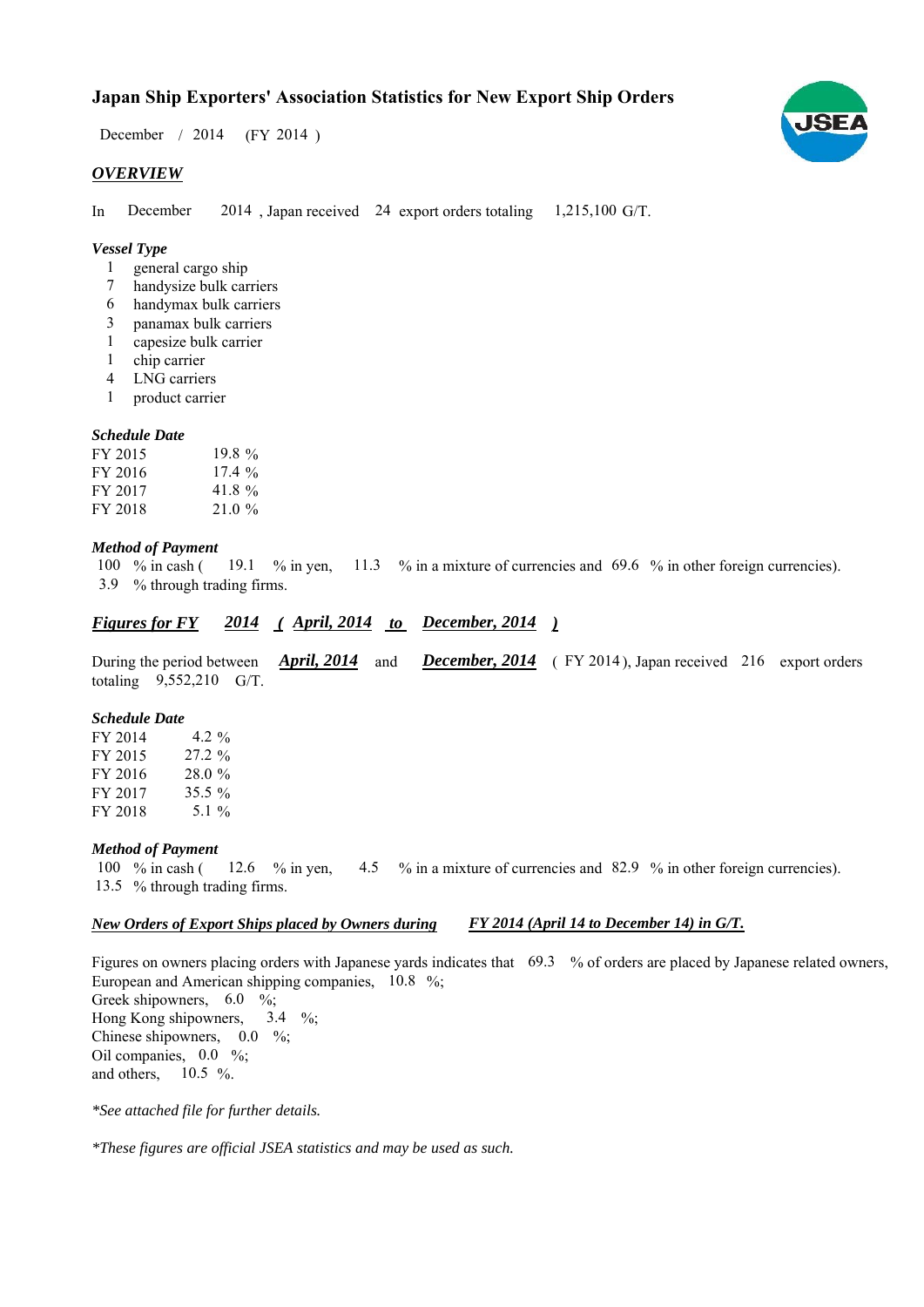# New Export Orders Placed in December 2014 (FY 2014) Based on Fiscal Year

JSEA (December 2014)

| Description              | Apr 13 to Mar 14 |            | Apr $14$ to Aug $14$ |           | September 2014 |         | October 2014 |          | November 2014   |         | December 2014 |           | Apr 14 to Dec 14 |           | Jan 14 to Dec 14 |            |
|--------------------------|------------------|------------|----------------------|-----------|----------------|---------|--------------|----------|-----------------|---------|---------------|-----------|------------------|-----------|------------------|------------|
|                          | No.              | G/T        | No.                  | G/T       | No.            | G/T     | No.          | G/T      | N <sub>0</sub>  | G/T     | No.           | G/T       | No.              | G/T       | No.              | G/T        |
| General Cargos           | 30               | .570.570   | 4                    | 1,002,460 |                |         |              | 462,000  |                 |         |               | 7,400     | 18 <sup>1</sup>  | 1,471,860 | 26I              | 2,357,460  |
| <b>Bulk Carriers</b>     | 348              | 13,176,839 | 118                  | 4,643,380 | 11             | 405,970 | 121          | 637,750  | 10              | 338,750 | 18            | 639,500   | 169              | 6,665,350 | 265              | 10,601,701 |
| Tankers                  | 36               | 1,685,800  |                      | 678.400   |                | 48,000  |              | 120,400  |                 |         |               | 568,200   | 29               | 1,415,000 |                  | 1,882,700  |
| <b>Combined Carriers</b> |                  |            |                      |           |                |         |              |          |                 |         |               |           |                  |           |                  |            |
| Others                   |                  | 58.170     |                      |           |                |         |              |          |                 |         |               |           |                  |           |                  | 1,270      |
| Total                    | 418              | 16,491,379 | 153                  | 6,324,240 | 12             | 453,970 |              | .220.150 | 10 <sub>l</sub> | 338,750 | 24            | 1,215,100 | 216              | 9,552,210 | 336              | 14,843,131 |
| FY 2014 / FY 2013 (%)    |                  | $*175.9$   |                      | 116.7     |                | 37.8    |              | 87.1     |                 | 27.2    |               | 62.8      |                  | 85.3      |                  | ** $101.6$ |
| In CGT                   |                  | 7,984,890  |                      | 3,102,609 |                | 218,048 |              | 502,460  |                 | 167,503 |               | 721,259   |                  | 4,711,879 |                  | 7,237,619  |

*Figures for shipbuilding orders of 500 G/T and over for export as steel vessels placed with JSEA members are covered.*

\*FY 2013/FY2012

\*\*Calendar Year 2014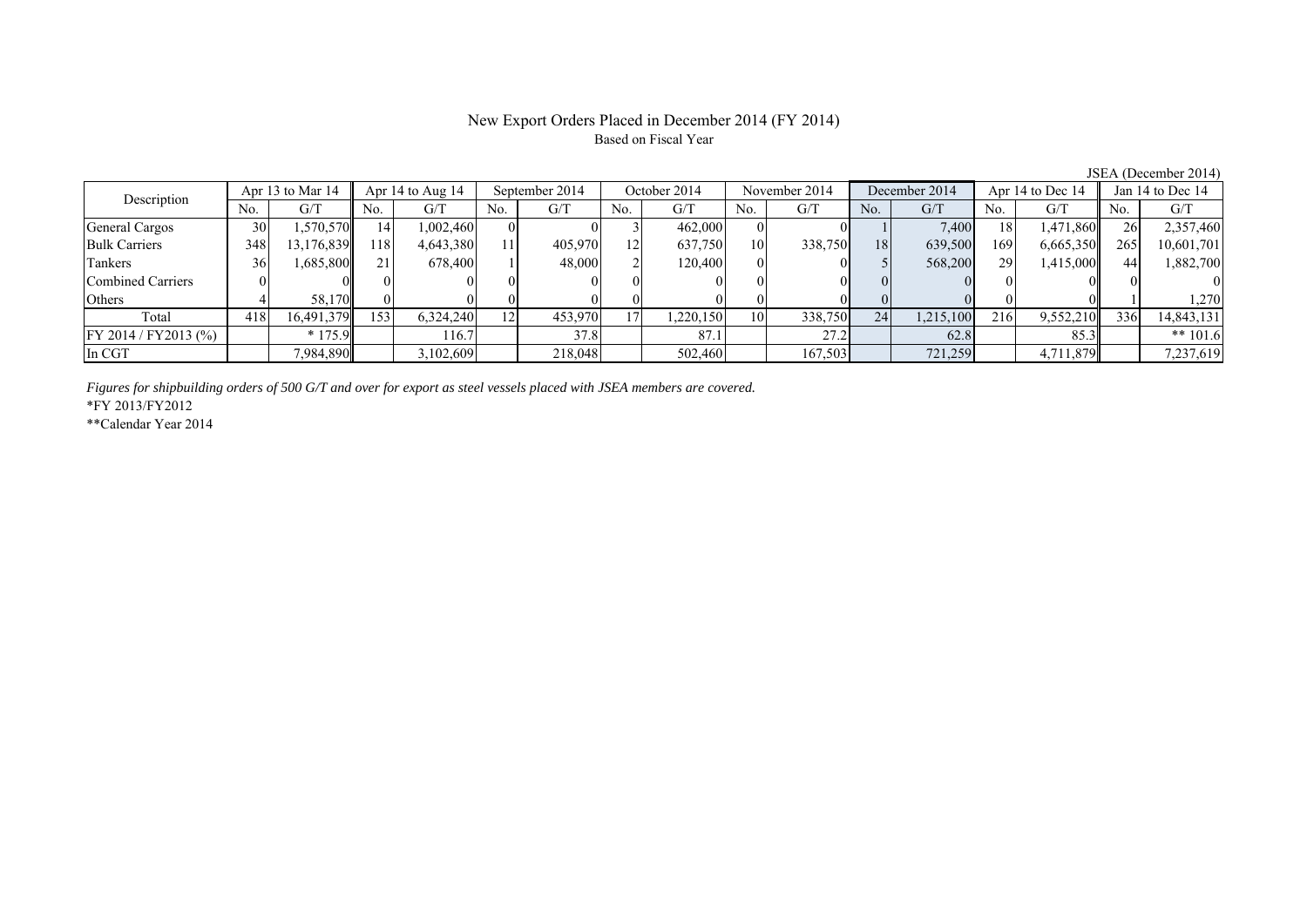# Export Ships Delivered in December 2014 (FY 2014) Based on Fiscal Year

| Description           |     | Apr 13 to Mar 14 |     | Apr $14$ to Aug $14$ |           | September 2014 |     | October 2014 |     | November 2014 |                | December 2014 |     | Apr 14 to Dec 14 |     | Jan 14 to Dec 14 |  |
|-----------------------|-----|------------------|-----|----------------------|-----------|----------------|-----|--------------|-----|---------------|----------------|---------------|-----|------------------|-----|------------------|--|
|                       | No. | G/T              | No. | G/T                  | No.       | G/T            | No. | G/T          | No. | G/T           | No.            | G/T           | No. | G/T              | No. | G/T              |  |
| General Cargos        | 191 | 741,628          |     | 156.422              |           | 44,460         |     | 7,341        |     | 69,931        | $\Omega$       |               |     | 278,154          |     | 520,048          |  |
| <b>Bulk Carriers</b>  | 244 | 10.598.3751      | 95  | 3,614,017            | <b>26</b> | ,103,954       | 24  | 253,133      | 12  | 388,862       | 6 <sup>1</sup> | 197,325       | 163 | 6,557,291        | 239 | 9,831,311        |  |
| Tankers               |     | 618,356          |     | 372.282              |           | 154.255        |     | 180.317      |     | 159,553       |                | 136.740       | 14  | 1,003,147        | 16  | 1,187,645        |  |
| Combined Carriers     |     |                  |     |                      |           |                |     | $\Omega$     |     |               | $\Omega$       |               |     |                  |     |                  |  |
| Others                |     | 41.274           |     |                      |           |                |     | $\Omega$     |     |               |                |               |     |                  |     | 20,637           |  |
| Total                 | 274 | 1,999,633        | 106 | 4,142,721            | 31        | .302,669       | 27  | 1,440,791    | 14  | 618,346       |                | 334,065       | 185 | 7,838,592        | 270 | 11,559,641       |  |
| FY 2014 / FY 2013 (%) |     | $*80.7$          |     | 90.8                 |           | 114.5          |     | 153.0        |     | 57.8          |                | 59.1          |     | 94.7             |     | ** 90.9          |  |
| In CGT                |     | 5,297,726        |     | 1,922,885            |           | 637,019        |     | 629,291      |     | 276,172       |                | 197,647       |     | 3,663,014        |     | 5,316,953        |  |
|                       |     |                  |     |                      |           |                |     |              |     |               |                |               |     |                  |     |                  |  |

*Deliveries of new shipbuilding orders of 500 G/T and over for export as steel vessels placed with JSEA members are covered.*

\*FY 2013/FY2012

\*\*Calendar Year 2014

JSEA (December 2014)